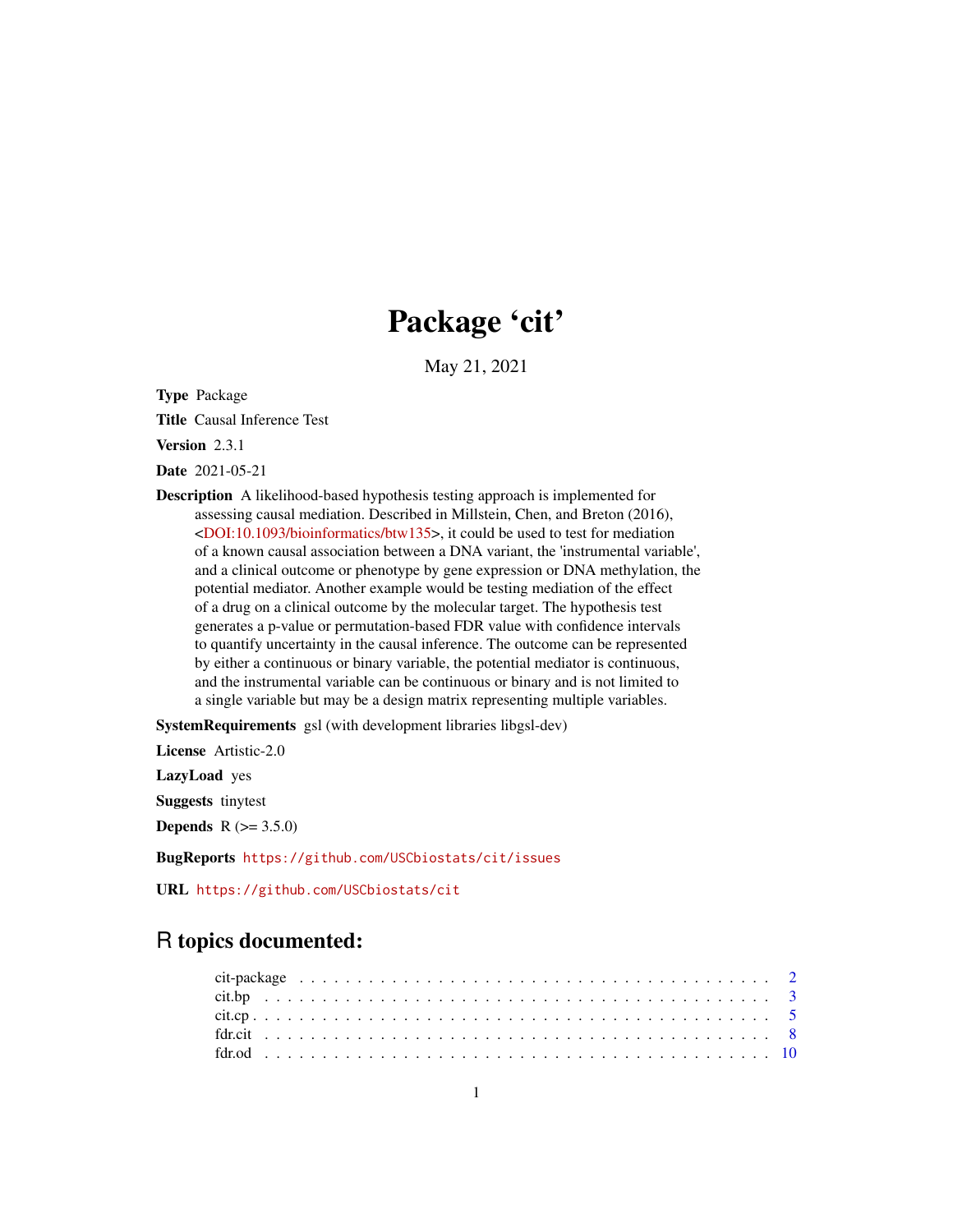#### <span id="page-1-0"></span>2 cit-package control of the control of the control of the control of the control of the control of the control of the control of the control of the control of the control of the control of the control of the control of th

| Index |  |  |  |  |  |  |  |  |  |  |  |  |  |  |  |  |  |  |  |  |  | -19 |
|-------|--|--|--|--|--|--|--|--|--|--|--|--|--|--|--|--|--|--|--|--|--|-----|
|       |  |  |  |  |  |  |  |  |  |  |  |  |  |  |  |  |  |  |  |  |  |     |
|       |  |  |  |  |  |  |  |  |  |  |  |  |  |  |  |  |  |  |  |  |  |     |
|       |  |  |  |  |  |  |  |  |  |  |  |  |  |  |  |  |  |  |  |  |  |     |
|       |  |  |  |  |  |  |  |  |  |  |  |  |  |  |  |  |  |  |  |  |  |     |
|       |  |  |  |  |  |  |  |  |  |  |  |  |  |  |  |  |  |  |  |  |  |     |

cit-package *Causal Inference Test*

#### Description

This package implements a formal statistical hypothesis test for causal mediation. For example, it could be used to test for mediation of a known causal association between a DNA variant, the 'instrumental variable', and a clinical outcome or phenotype by gene expression or DNA methylation, the potential mediator. Another example would be testing mediation of the effect of a drug on a clinical outcome by the molecular target. The hypothesis test generates a p-value or permutation-based false discovery rate (FDR) value with confidence intervals to quantify uncertainty in the causal inference. The outcome can be represented by either a continuous or binary variable, the potential mediator is continuous, and the instrumental variable can be continuous or binary and is not limited to a single variable but may be a design matrix representing multiple variables.

#### Details

| Package:  | cit              |
|-----------|------------------|
| Type:     | Package          |
| Version:  | 2.3.1            |
| Date:     | $2021 - 05 - 21$ |
| License:  | Artistic-2.0     |
| LazyLoad: | yes              |

This package implements a novel statistical framework in which existing notions of causal mediation are formalized into a hypothesis test, thus providing a standard quantitative measure of uncertainty in the form of a p-value and optionally, permutation-based FDR. We treat the causal inference as a 'chain' of mathematical conditions that must be satisfied to conclude that the potential mediator is causal for the trait, where the inference is only as good as the weakest link in the chain. P-values are computed for the component conditions. The Intersection-Union Test, in which a series of statistical tests are combined to form an omnibus test, is then employed to generate the overall test result as the maximum of the component p-values. If we let L denote a locus of interest or other instrumental variable, T denote an outcome trait, and G denote a potential mediator, then the four component conditions are, 1) L and G are associated, 2) L and T are associated, 3) L is associated with GIT, and 4) L is independent of TIG. Test 4 requires an equivalence test and is implemented here using a permutation based approach (as described in Millstein et al. 2009).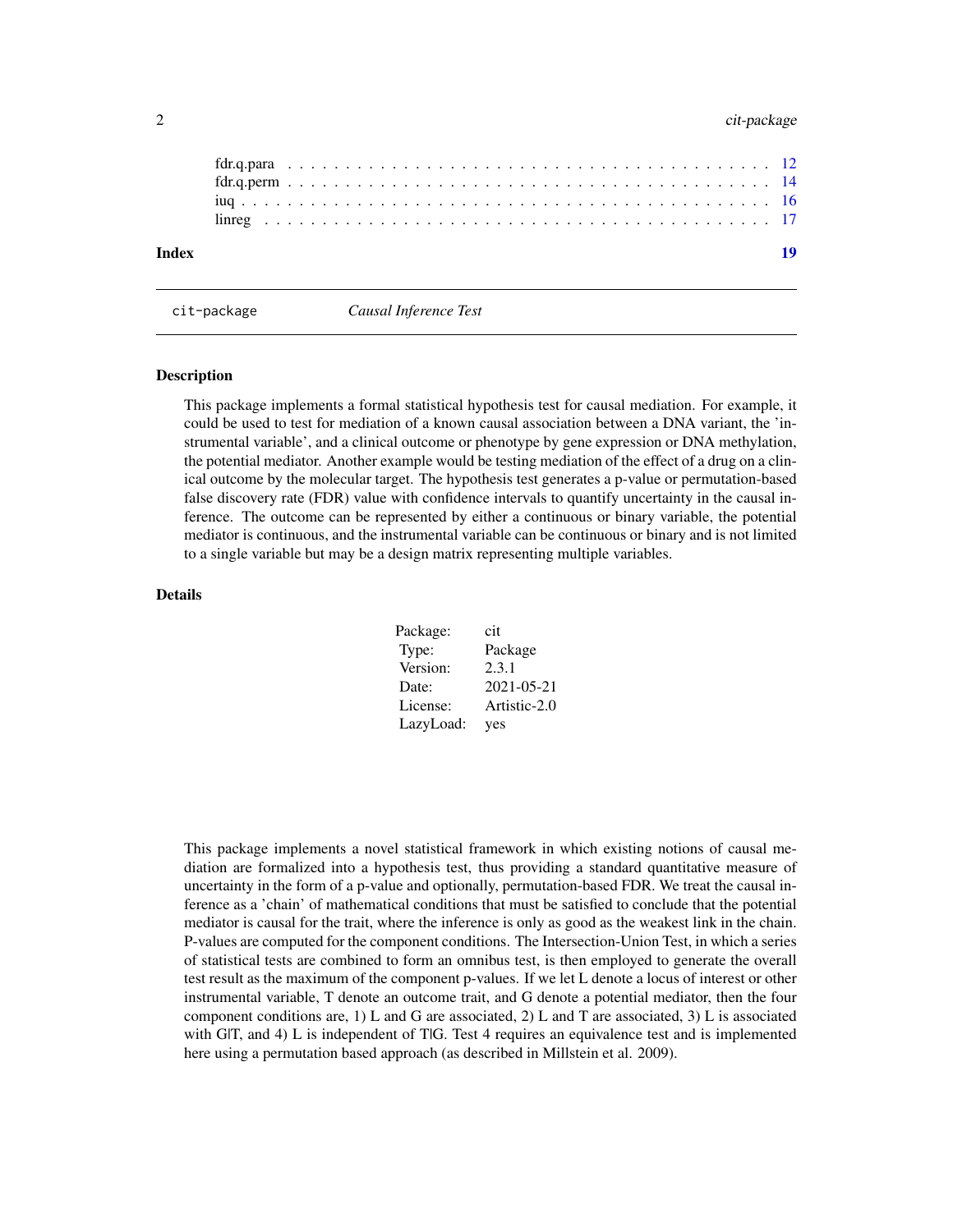#### <span id="page-2-0"></span>cit.bp 3

#### Author(s)

Joshua Millstein

Maintainer: Joshua Millstein <joshua.millstein@usc.edu> Joshua Millstein

#### References

Millstein J, Chen GK, Breton CV. 2016. cit: hypothesis testing software for mediation analysis in genomic applications. Bioinformatics. btw135. PMID: 27153715. Millstein J, Zhang B, Zhu J, Schadt EE. 2009. Disentangling molecular relationships with a causal inference test. BMC Genetics, 10:23.

cit.bp *Causal Inference Test for a Binary Outcome*

#### Description

This function implements a formal statistical hypothesis test, resulting in a p-value, to quantify uncertainty in a causal inference pertaining to a measured factor, e.g. a molecular species, which potentially mediates a known causal association between a locus or other instrumental variable and a trait or clinical outcome. If the number of permutations is greater than zero, then the results can be used with fdr.cit to generate permutation-based FDR values (q-values) that are returned with confidence intervals to quantify uncertainty in the estimate. The outcome is binary, the potential mediator is continuous, and the instrumental variable can be continuous, discrete (such as coding a SNP 0, 1, 2), or binary and is not limited to a single variable but may be a design matrix representing multiple variables.

#### Usage

cit.bp( L, G, T, C=NULL, maxit=10000, n.perm=0, perm.index=NULL, rseed=NULL )

#### Arguments

| -L     | vector or nxp design matrix representing the instrumental variable(s).                                                                                                                                                                                                                                          |
|--------|-----------------------------------------------------------------------------------------------------------------------------------------------------------------------------------------------------------------------------------------------------------------------------------------------------------------|
| G      | continuous vector representing the potential causal mediator.                                                                                                                                                                                                                                                   |
|        | Continuous vector representing the clinical trait or outcome of interest.                                                                                                                                                                                                                                       |
| C      | Vector or nxp design matrix representing adjustment covariates.                                                                                                                                                                                                                                                 |
| maxit  | Maximum number of iterations to be conducted for the conditional indepen-<br>dence test, test 4, which is permutation-based. The minimum number of permu-<br>tations conducted is 1000, regardless of maxit. Increasing maxit will increase<br>the precision of the p-value for test 4 if the p-value is small. |
| n.perm | If n, perm is set to an integer greater than 0, then n, perm permutations for each<br>component test will be conducted (randomly permuting the data to generate re-<br>sults under the null).                                                                                                                   |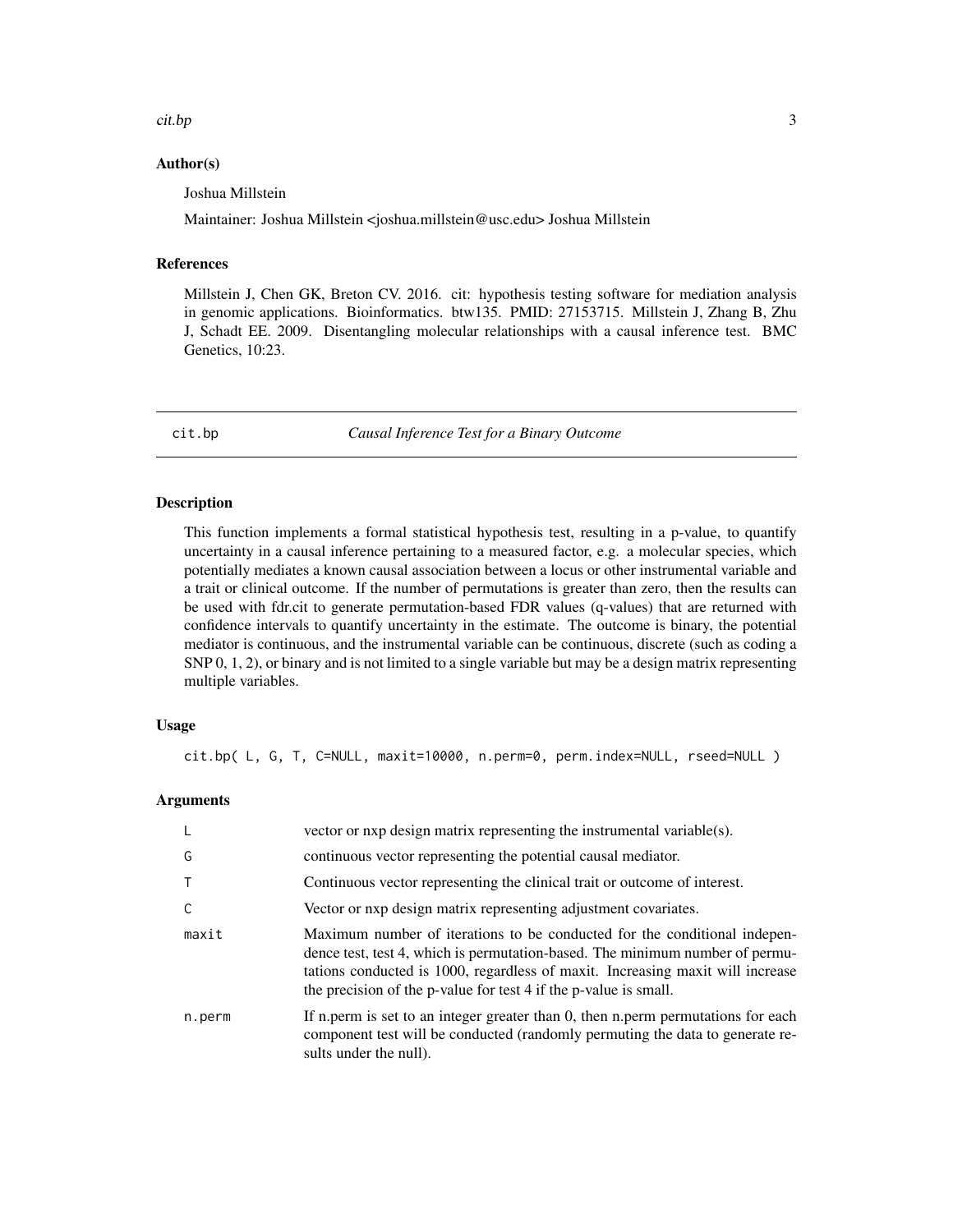| perm.index | This item is only important when the CIT is conducted multiple times, leading to<br>a multiple testing issue, that is addressed by computing FDR using the fdr.cit()<br>function. To accurately account for dependencies among tests when computing<br>FDR confidence intervals, the permutations must be the same for all tests. Thus,<br>if 100 permutations are conducted for 500 CIT test scenarios, each of these 100<br>permutations are applied to all 500 tests. This is achieved by passing an argu-<br>ment, perm.index, which is an n row by n.perm column dataframe or matrix<br>of permutation indices, where n is the number of observations and n.perm the<br>number of permutations. Each column of perm.index includes a random permu-<br>tation of 1:n, and this same perm.index object would passed to all 500 CIT tests.<br>fdr.cit() would then be used to compute q-values (FDR) and q-value confidence<br>intervals for each test. |
|------------|-----------------------------------------------------------------------------------------------------------------------------------------------------------------------------------------------------------------------------------------------------------------------------------------------------------------------------------------------------------------------------------------------------------------------------------------------------------------------------------------------------------------------------------------------------------------------------------------------------------------------------------------------------------------------------------------------------------------------------------------------------------------------------------------------------------------------------------------------------------------------------------------------------------------------------------------------------------|
| rseed      | If n.perm $> 0$ , and multiple tests (CITs) are being conducted, setting rseed to the<br>same integer for all tests insures that the permutations will be the same across<br>CITs. This is important for maintaining the observed dependencies among tests<br>for permuted data in order to compute accurate confidence intervals for FDR                                                                                                                                                                                                                                                                                                                                                                                                                                                                                                                                                                                                                 |

#### Details

The omnibus p-value, p\_cit, is the maximum of the component p-values, an intersection-union test, representing the probability of the data if at least one of the component null hypotheses is true. For component test 4, rather than using the semiparametric approach proposed by Millstein et al. (2009), here it is estimated completely by permutation, resulting in an exact test. If permutations are conducted by setting n.perm to a value greater than zero, then the results are provided in matrix (dataframe) form where each row represents an analysis using a unique permutation, except the first row (perm = 0), which has results from the observed or non-permuted analysis. These results can then be aggregated across multiple cit.bp tests and input to the function fdr.cit to generate component test FDR values (q-values) as well as omnibus q-values with confidence intervals that correspond to the p\_cit omnibus p-values.

#### Value

A dataframe which includes the following columns:

estimates.

| perm              | Indicator for permutation results. Zero indicates that the data were not permuted<br>and subsequent rows include an integer greater than zero for each permutation<br>conducted. |
|-------------------|----------------------------------------------------------------------------------------------------------------------------------------------------------------------------------|
| $p_{\text{crit}}$ | CIT (omnibus) p-value                                                                                                                                                            |
| p_TassocL         | component p-value for the test of association between T and L.                                                                                                                   |
| p_TassocGgvnL     | component p-value for the test of association between T and GIL.                                                                                                                 |
| p_GassocLgvnT     | component p-value for the test of association between G and LIT.                                                                                                                 |
| p_LindTgvnG       | component p-value for the equivalence test of L ind TlG                                                                                                                          |

#### Author(s)

Joshua Millstein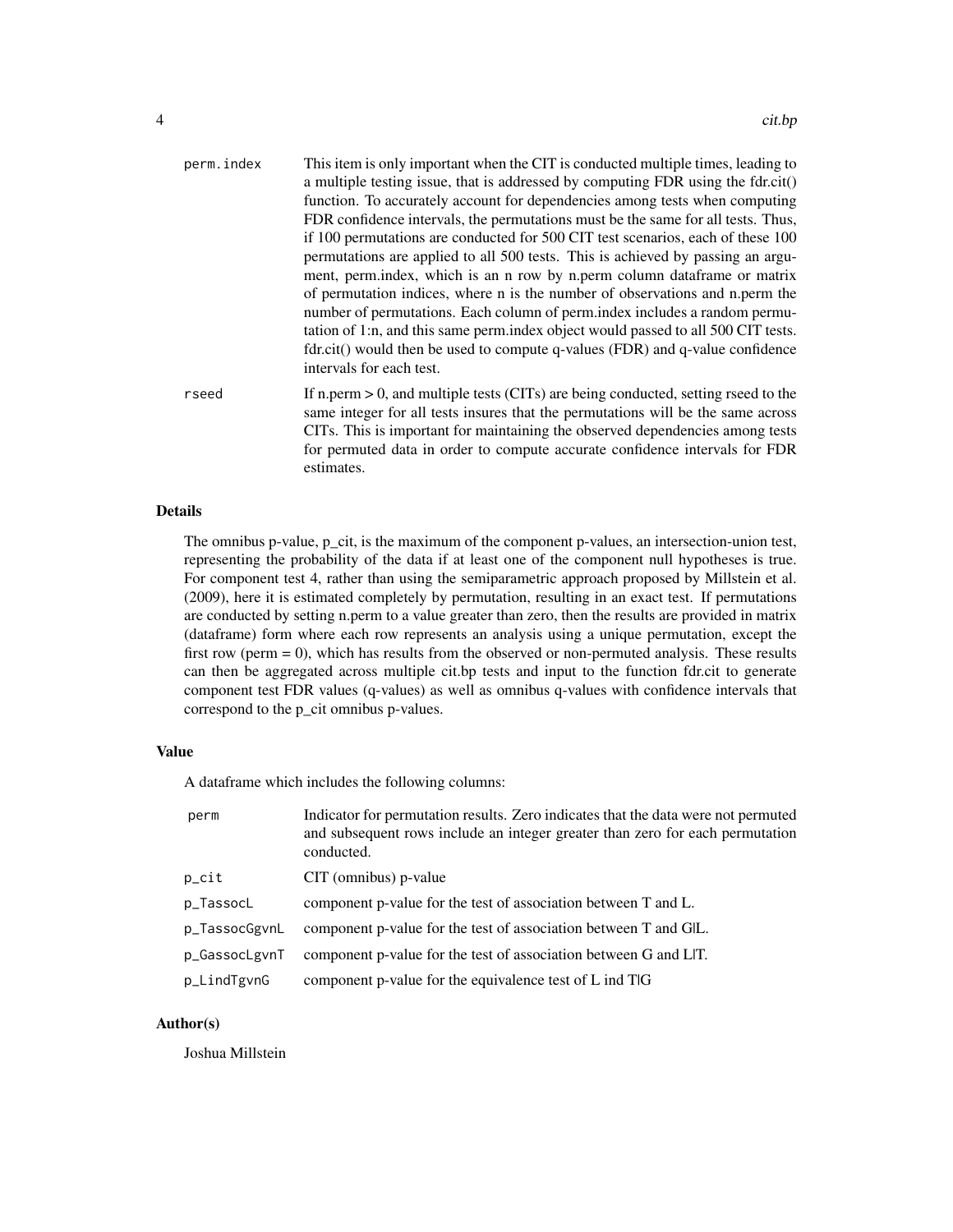<span id="page-4-0"></span>cit.cp 5

#### References

Millstein J, Chen GK, Breton CV. 2016. cit: hypothesis testing software for mediation analysis in genomic applications. Bioinformatics. btw135. PMID: 27153715. Millstein J, Zhang B, Zhu J, Schadt EE. 2009. Disentangling molecular relationships with a causal inference test. BMC Genetics, 10:23.

#### Examples

```
# Sample Size
ss = 100# Errors
e1 = matrix(rnorm(ss),ncol=1)
e2 = matrix(rnorm(ss),ncol=1)
# Simulate genotypes, gene expression, covariates and a clinical trait
L = matrix(rbinom(s s * 3, 2, .5), ncol = 3)G = matrix(apply(.4*L, 1, sum) + e1, ncol=1)T = matrix(.3*G + e2, ncol=1)T = ifelse( T > median(T), 1, 0)C = matrix(maxrix(norm(ss*2),ncol=1),ncol=2)n.perm = 5perm.index = matrix(NA, nrow=ss, ncol=n.perm )
for( j in 1:ncol(perm.index) ) perm.index[, jj = sample( 1:ss )
results = cit.bp(L, G, T, perm.index=perm.index, n.perm=n.perm)
results
results = cit.bp(L, G, T)results
results = cit.bp(L, G, T, C, n.perm=5)
results
results = cit.bp(L, G, T, C)results
```
cit.cp *Causal Inference Test for a Continuous Outcome*

#### Description

This function implements a formal statistical hypothesis test, resulting in a p-value, to quantify uncertainty in a causal inference pertaining to a measured factor, e.g. a molecular species, which potentially mediates a known causal association between a locus or other instrumental variable and a quantitative trait. If the number of permutations is greater than zero, then the results can be used with fdr.cit to generate permutation-based FDR values (q-values) that are returned with confidence intervals to quantify uncertainty in the estimate. The outcome is continuous, the potential mediator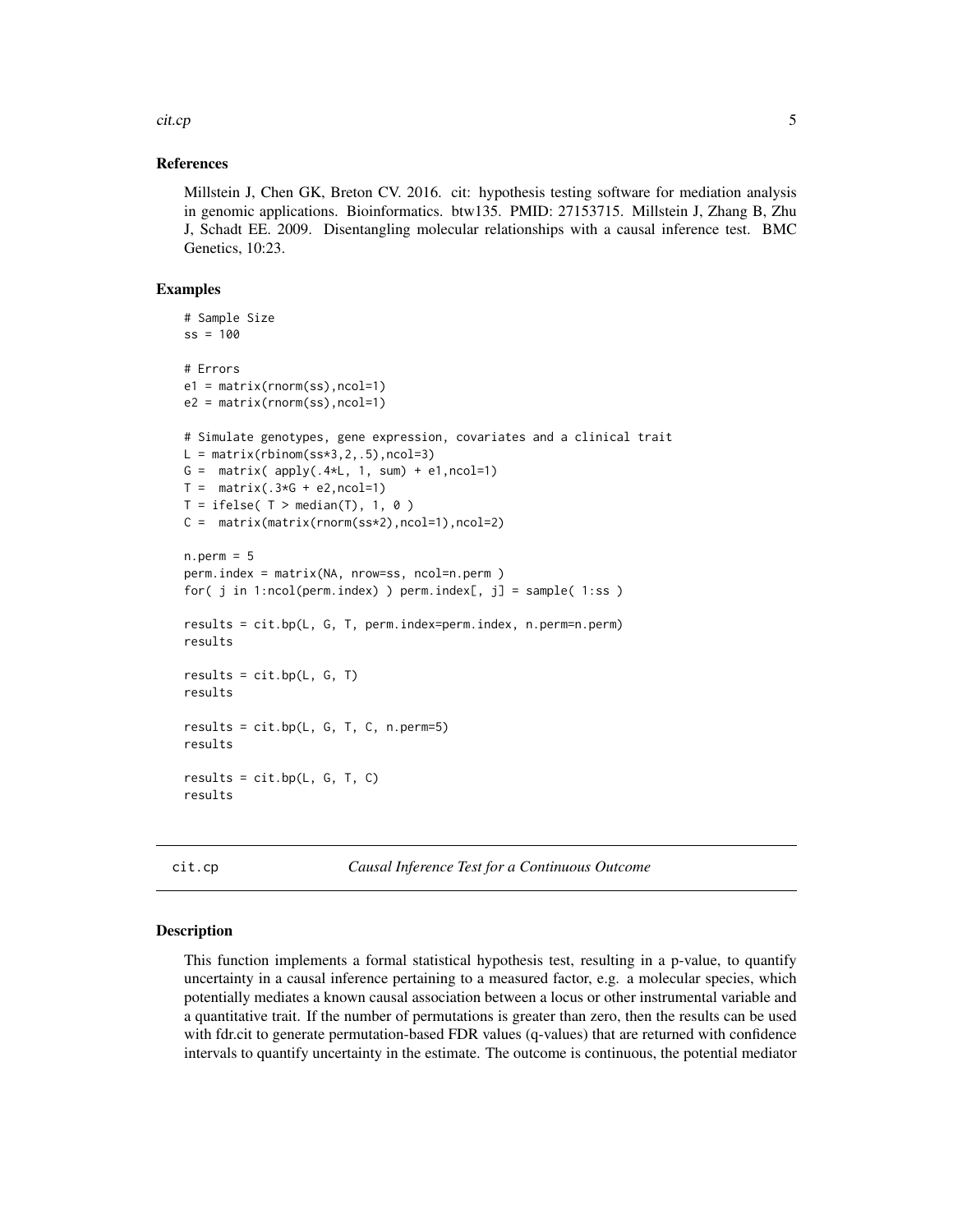is continuous, and the instrumental variable can be continuous, discrete (such as coding a SNP 0, 1, 2), or binary and is not limited to a single variable but may be a design matrix representing multiple variables.

#### Usage

cit.cp( L, G, T, C=NULL, n.resampl=50, n.perm=0, perm.index=NULL, rseed=NULL )

#### Arguments

| L          | Vector or $nxp$ design matrix representing the instrumental variable $(s)$ .                                                                                                                                                                                                                                                                                                                                                                                                                                                                                                                                                                                                                                                                                                                                                                                                                                                                              |
|------------|-----------------------------------------------------------------------------------------------------------------------------------------------------------------------------------------------------------------------------------------------------------------------------------------------------------------------------------------------------------------------------------------------------------------------------------------------------------------------------------------------------------------------------------------------------------------------------------------------------------------------------------------------------------------------------------------------------------------------------------------------------------------------------------------------------------------------------------------------------------------------------------------------------------------------------------------------------------|
| G          | Continuous vector representing the potential causal mediator.                                                                                                                                                                                                                                                                                                                                                                                                                                                                                                                                                                                                                                                                                                                                                                                                                                                                                             |
| T          | Continuous vector representing the clinical trait or outcome of interest.                                                                                                                                                                                                                                                                                                                                                                                                                                                                                                                                                                                                                                                                                                                                                                                                                                                                                 |
| Ċ          | Vector or nxp design matrix representing adjustment covariates.                                                                                                                                                                                                                                                                                                                                                                                                                                                                                                                                                                                                                                                                                                                                                                                                                                                                                           |
| n.resampl  | The number of instances of the test statistic for conditional independence (test<br>4) generated by permutation (Millstein et al. 2009) under the null hypothesis<br>of no mediation (independent effects of L on G and T). These data are used to<br>estimate the parameters of the null distribution. The default is set to 50, which<br>we have found to provide reasonable precision.                                                                                                                                                                                                                                                                                                                                                                                                                                                                                                                                                                 |
| n.perm     | If n.perm is set to an integer greater than 0, then n.perm permutations for each<br>component test will be conducted (randomly permuting the data to generate re-<br>sults under the null).                                                                                                                                                                                                                                                                                                                                                                                                                                                                                                                                                                                                                                                                                                                                                               |
| perm.index | This item is only important when the CIT is conducted multiple times, leading to<br>a multiple testing issue, that is addressed by computing FDR using the fdr.cit()<br>function. To accurately account for dependencies among tests when computing<br>FDR confidence intervals, the permutations must be the same for all tests. Thus,<br>if 100 permutations are conducted for 500 CIT test scenarios, each of these 100<br>permutations are applied to all 500 tests. This is achieved by passing an argu-<br>ment, perm.index, which is an n row by n.perm column dataframe or matrix<br>of permutation indices, where n is the number of observations and n.perm the<br>number of permutations. Each column of perm.index includes a random permu-<br>tation of 1:n, and this same perm.index object would passed to all 500 CIT tests.<br>fdr.cit() would then be used to compute q-values (FDR) and q-value confidence<br>intervals for each test. |
| rseed      | If n.perm $> 0$ , and multiple tests (CITs) are being conducted, setting rseed to the<br>same integer for all tests insures that the permutations will be the same across<br>CITs. This is important for maintaining the observed dependencies among tests<br>for permuted data in order to compute accurate confidence intervals for FDR<br>estimates.                                                                                                                                                                                                                                                                                                                                                                                                                                                                                                                                                                                                   |

#### Details

Increasing n.resampl will increase the precision of the component test 4, the conditional independence test. This may be useful if a very small p-value is observed and high precision is desired, however, it will increase run time. The omnibus p-value, p\_cit, is the maximum of the component p-values, an intersection-union test, representing the probability of the data if at least one of the component null hypotheses is true. If permutations are conducted by setting n.perm to a value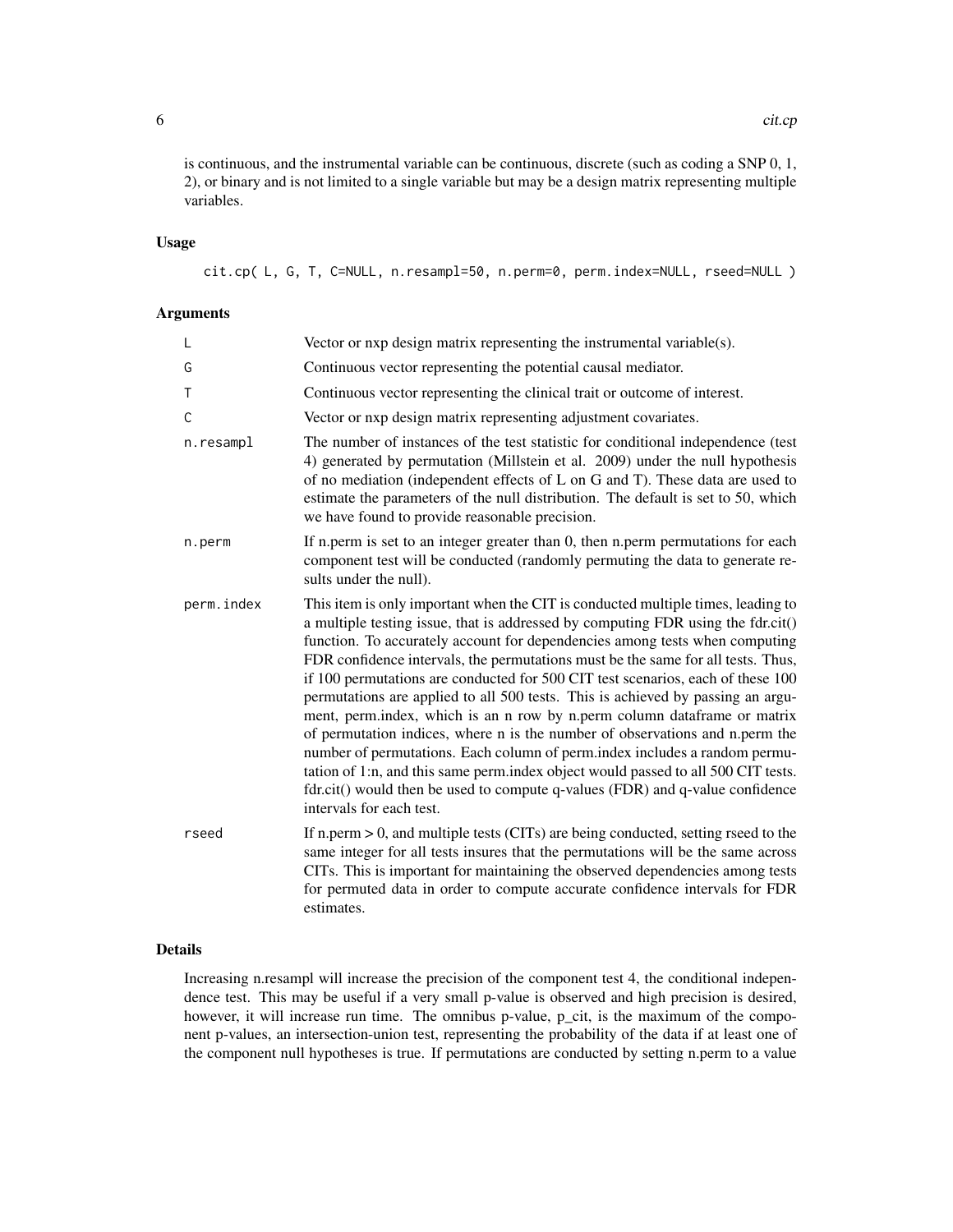#### cit.cp 7

greater than zero, then the results are provided in matrix (dataframe) form, where each row represents an analysis using a unique permutation, except the first row ( $perm = 0$ ), which has results from the observed or non-permuted analysis. These results can then be aggregated across multiple cit.cp tests and input to the function fdr.cit to generate component test FDR values (q-values) as well as omnibus q-values with confidence intervals that correspond to the p\_cit omnibus p-values.

#### Value

A dataframe which includes the following columns:

| perm              | Indicator for permutation results. Zero indicates that the data were not permuted<br>and subsequent rows include an integer greater than zero for each permutation<br>conducted. |
|-------------------|----------------------------------------------------------------------------------------------------------------------------------------------------------------------------------|
| $p_{\text{crit}}$ | CIT (omnibus) p-value                                                                                                                                                            |
| p_TassocL         | component p-value for the test of association between T and L.                                                                                                                   |
| p_TassocGgvnL     | component p-value for the test of association between T and GIL.                                                                                                                 |
| p_GassocLgvnT     | component p-value for the test of association between G and LIT.                                                                                                                 |
| p_LindTgvnG       | component p-value for the equivalence test of L ind TlG                                                                                                                          |

#### Author(s)

Joshua Millstein

#### References

Millstein J, Chen GK, Breton CV. 2016. cit: hypothesis testing software for mediation analysis in genomic applications. Bioinformatics. btw135. PMID: 27153715. Millstein J, Zhang B, Zhu J, Schadt EE. 2009. Disentangling molecular relationships with a causal inference test. BMC Genetics, 10:23.

```
# Sample Size
ss = 100# Errors
e1 = matrix(rnorm(ss),ncol=1)
e2 = matrix(rnorm(ss),ncol=1)
# Simulate genotypes, gene expression, covariates, and clinical trait matrices
L = matrix(rbinom(s s * 3, 2, .5), ncol = 3)G = matrix( apply(.3*L, 1, sum) + e1, ncol=1)
T = matrix(.3*G + e2, ncol=1)C = matrix(matrix(rnorm(ss*2),ncol=1),ncol=2)
n.perm = 5
perm.index = matrix(NA, nrow=ss, ncol=n.perm )
for( j in 1:ncol(perm.index) ) perm.index[, j] = sample( 1:ss )
results = cit.cp(L, G, T)
```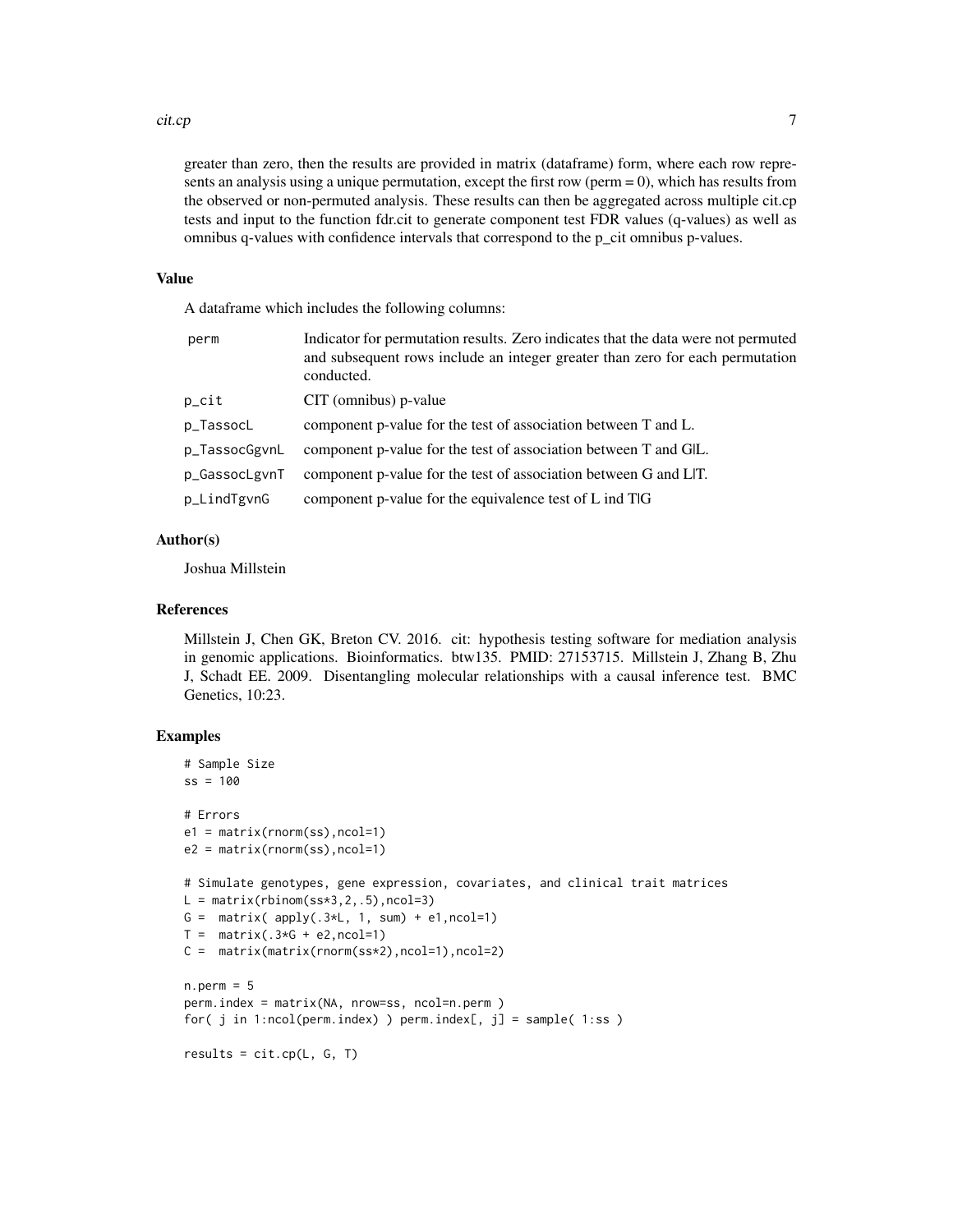8 fdr.cit **8** fdr.cit **10** fdr.cit **10** fdr.cit **10** fdr.cit **10** fdr.cit **10** fdr.cit **10** fdr.cit **10** fdr.cit **10** fdr.cit **10** fdr.cit **10** fdr.cit **10** fdr.cit **10 fdr.cit 10 fdr.cit 10 fdr.cit 10 fdr.ci** 

```
results
results = cit.cp(L, G, T, perm.index=perm.index, n.perm=5)
results
results = cit.cp(L, G, T, C)results
results = cit.cp(L, G, T, C, n.perm=5)results
```
fdr.cit *Omnibus FDR Values for CIT*

#### **Description**

Results including permutation results from cit.cp or cit.bp from multiple tests are used in a permutationbased approach to compute false discovery rates (q-values) for each test. q-values are computed for the omnibus test as well as all component tests. q-values are returned with confidence intervals to quantify uncertainty in the estimate.

#### Usage

fdr.cit( cit.perm.list, cl=.95, c1=NA )

#### **Arguments**

| cit.perm.list | List, where each item is a dataframe output from cit.cp or cit.bp, which must be<br>run with n.perm $> 0$ .                                                                                                                                                                                                                                                    |
|---------------|----------------------------------------------------------------------------------------------------------------------------------------------------------------------------------------------------------------------------------------------------------------------------------------------------------------------------------------------------------------|
| cl            | Oonfidence level for the q-value confidence interval (default is 0.95).                                                                                                                                                                                                                                                                                        |
| c1            | Over-dispersion parameter. Setting the over-dispersion parameter to one corre-<br>sponds to the assumption that all tests (referring to multiple omnibus tests con-<br>ducted using different sets of variables) are independent. The default $(c1=NA)$<br>is to use an empirically estimated over-dispersion parameter based on the per-<br>mutation results. |

#### Details

For the initial cit.cp and cit.bp test computations, we suggest setting n.perm to 100 or greater for moderate numbers of tests, say 10s or 100s. Larger numbers of permutations will generate more precise FDR estimates but require substantial computation time. If a large number of tests, say 1000s, have been conducted, then n.perm can be as small as 10 and still generate good FDR estimates and confidence intervals. FDR confidence intervals are especially useful to quantify uncertainty when FDR value  $> 0.05$ . The over-dispersion parameter should be set to one if it is known that all tests are independent, however, this is rarely the case in typical multiple testing settings. The fdr.cit function can also be used with simulated data in order to generate power calculations. In this case the over-dispersion parameter may be estimated from pilot data or other datasets and fixed to the prior

<span id="page-7-0"></span>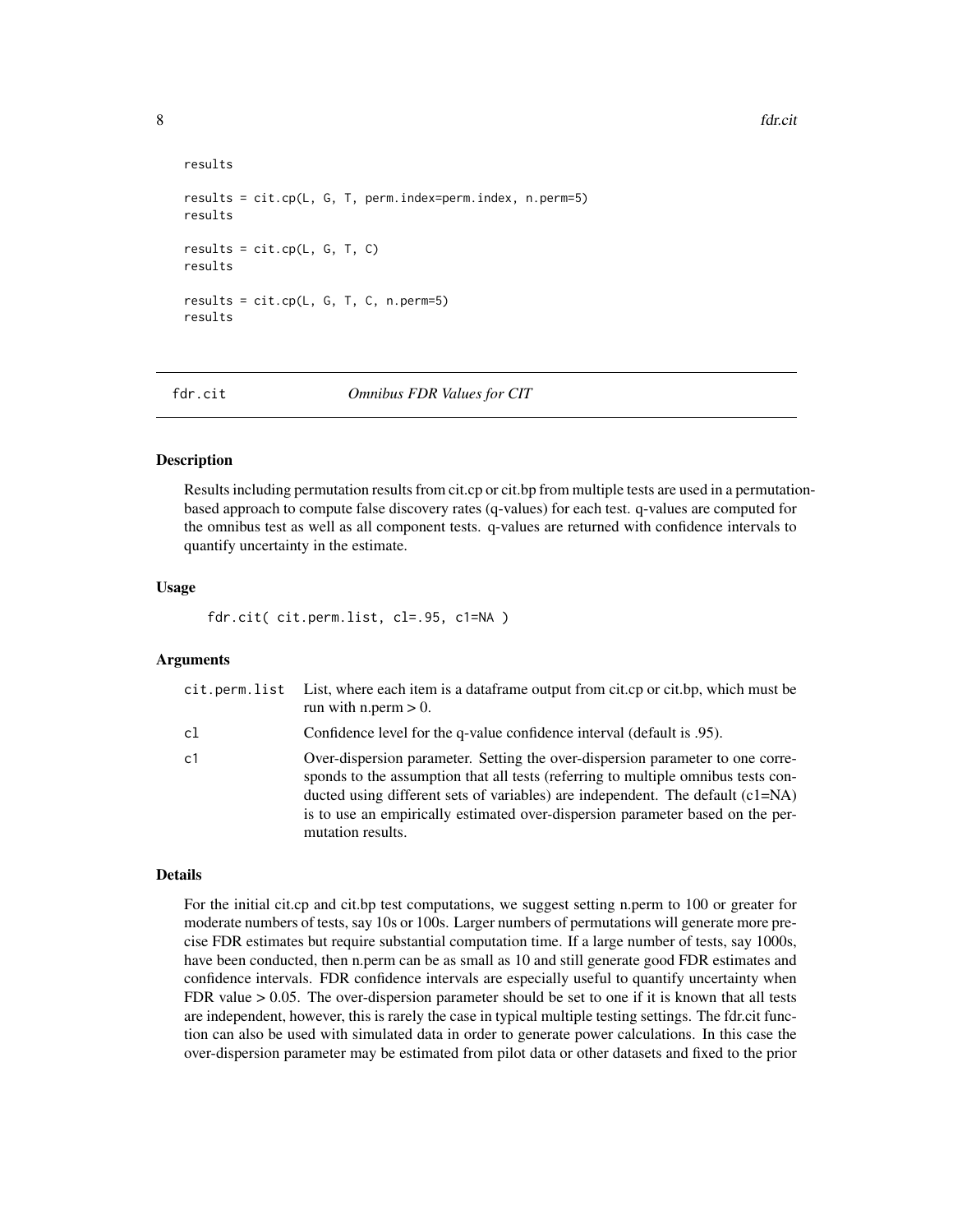#### fdr.cit 99

estimate using the c1 argument. The omnibus CIT FDR value is generated as the maximum FDR across the four component tests, in an intesection-union type of approach analogous to the method used to generate the omnibus CIT p-value in cit.cp and cit.bp.

It is important to be aware that there are certain conditions under which this permutation-based FDR is not stable. This includes the case where all observed tests achieve the significance level and the case where there are zero positive tests among the permuted results. In the latter case, we take the conservative approach of setting the number of positive permutation tests to one. Both these cases produce an NA for the upper confidence limit. The latter problem may be alleviated by increasing the number of permutations conducted.

#### Value

A dataframe which includes the following columns:

| p.raw       | CIT (omnibus intersection/union test, IUT) p-value, max of component p-values                                           |
|-------------|-------------------------------------------------------------------------------------------------------------------------|
| q.cit       | CIT (omnibus FDR intersection/union test, IUT) q-value, permutation-based<br>FDR, function of component test FDR values |
| $q.ll.$ cit | Lower 95 percent confidence limit (if $cl = .95$ ) for q.cit estimate                                                   |
| q.ul.cit    | Upper 95 percent confidence limit (if cl=.95) for q.cit estimate                                                        |
| q.TaL       | component q-value (FDR) for the test of association between T and L                                                     |
| q.ll.Tal    | Lower 95 percent confidence limit (if cl=.95) for q.TaL estimate                                                        |
| q.ul.TaL    | Upper 95 percent confidence limit (if cl=.95) for q.TaL estimate                                                        |
| q.TaGgvL    | component q-value (FDR) for the test of association between T and GIL                                                   |
| q.11.TaGgvL | Lower 95 percent confidence limit (if cl=.95) for q.TaGgvL estimate                                                     |
| q.ul.TaGgvL | Upper 95 percent confidence limit (if cl=.95) for q.TaGgvL estimate                                                     |
| q.GaLgvT    | component q-value (FDR) for the test of association between G and LIT                                                   |
| q.ll.GaLgvT | Lower 95 percent confidence limit (if cl=.95) for q.GaLgvT estimate                                                     |
| q.ul.GaLgvT | Upper 95 percent confidence limit (if cl=.95) for q.GaLgvT estimate                                                     |
| q.LiTgvG    | component q-value (FDR) for the equivalence test of $L$ ind $T G$                                                       |
| q.ll.LiTgvG | Lower 95 percent confidence limit (if $cl = .95$ ) for the equivalence test of L ind<br>TIG                             |
| q.ul.LiTgvG | Upper 95 percent confidence limit (if cl=.95) for the equivalence test of $L$ ind<br>TIG                                |

#### Author(s)

Joshua Millstein

#### References

Millstein J, Chen GK, Breton CV. 2016. cit: hypothesis testing software for mediation analysis in genomic applications. Bioinformatics. btw135. PMID: 27153715. Millstein J, Volfson D. 2013. Computationally efficient permutation-based confidence interval estimation for tail-area FDR. Frontiers in Genetics | Statistical Genetics and Methodology 4(179):1-11.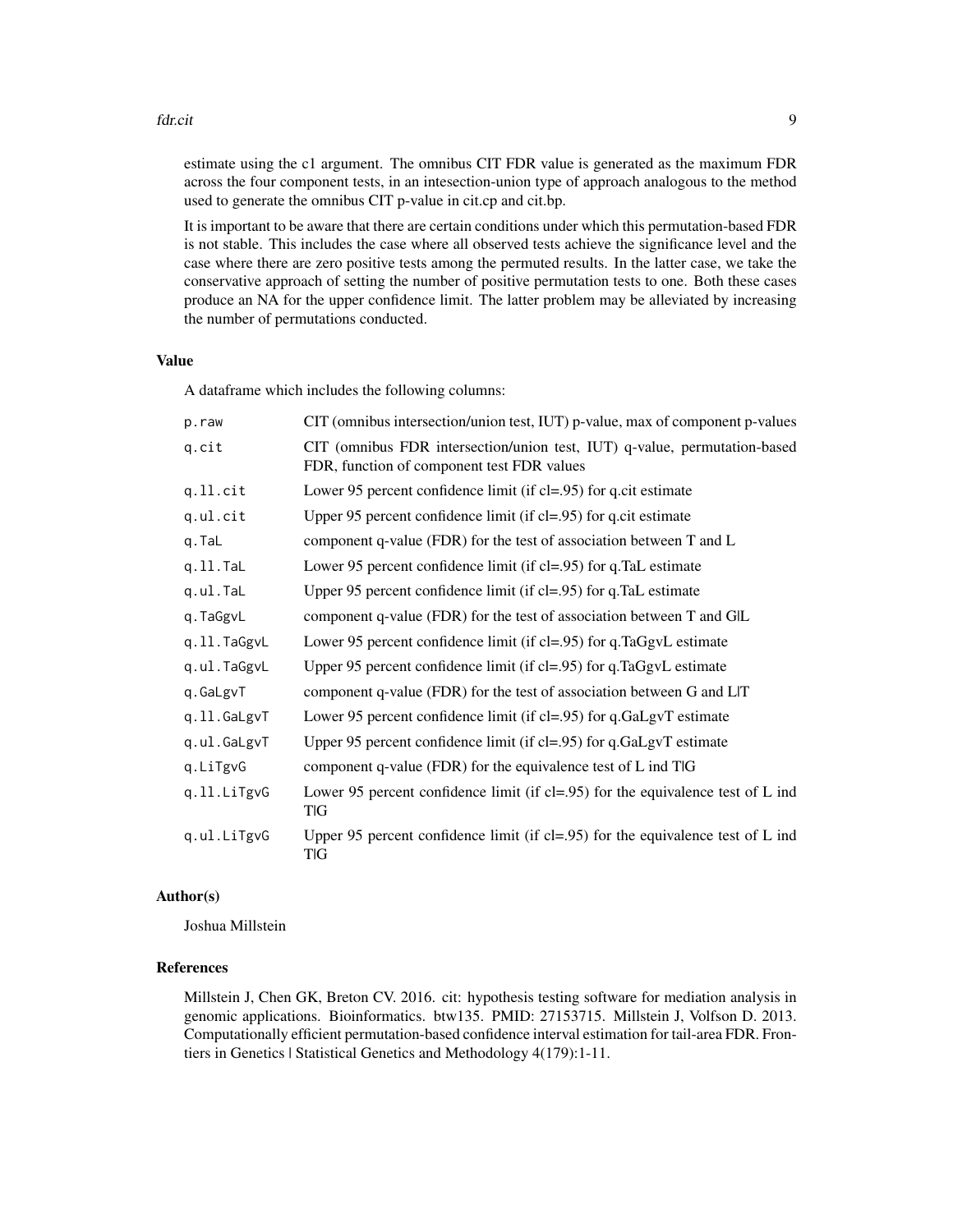10 fdr.od

#### Examples

```
# Sample Size
ss = 100n.perm = 20
perm.index = matrix(NA, nrow=ss, ncol=n.perm )
for( j in 1:ncol(perm.index) ) perm.index[, j] = sample( 1:ss )
n.tests = 20
myresults = vector('list', n.tests)
for( tst in 1:n.tests ){
# Errors
e1 = matrix(rnorm(ss),ncol=1)
e2 = matrix(rnorm(ss),ncol=1)
# Simulate genotypes, gene expression, and clinical traits
L = matrix(rbinom(s_5, 2, .5), ncol=1)G = matrix(.5*L + e1, ncol=1)T = matrix(.3*G + e2, ncol=1)T = ifelse( T > median(T), 1, 0)myresults[[ tst ]] = cit.bp(L, G, T, perm.index=perm.index, n.perm=n.perm)
}
fdr.cit( myresults )
```
fdr.od *Permutation-Based FDR and Confidence Interval*

#### Description

This function can be used to estimate FDR, corresponding confidence interval, and pi0, the proportion of true null hypotheses, given a selected significance threshold, and results from permuted data.

#### Usage

```
fdr.od(obsp, permp, pnm, ntests, thres, cl=.95, od=NA)
```
#### Arguments

| obsp  | observed vector of p-values.                                                                                                                         |
|-------|------------------------------------------------------------------------------------------------------------------------------------------------------|
| permp | list of data frames that include a column of permutation p-values (or statistics) in<br>each. The length of the list permp = number of permutations. |
| pnm   | name of column in each list component data frame that includes p-values (or<br>statistics).                                                          |

<span id="page-9-0"></span>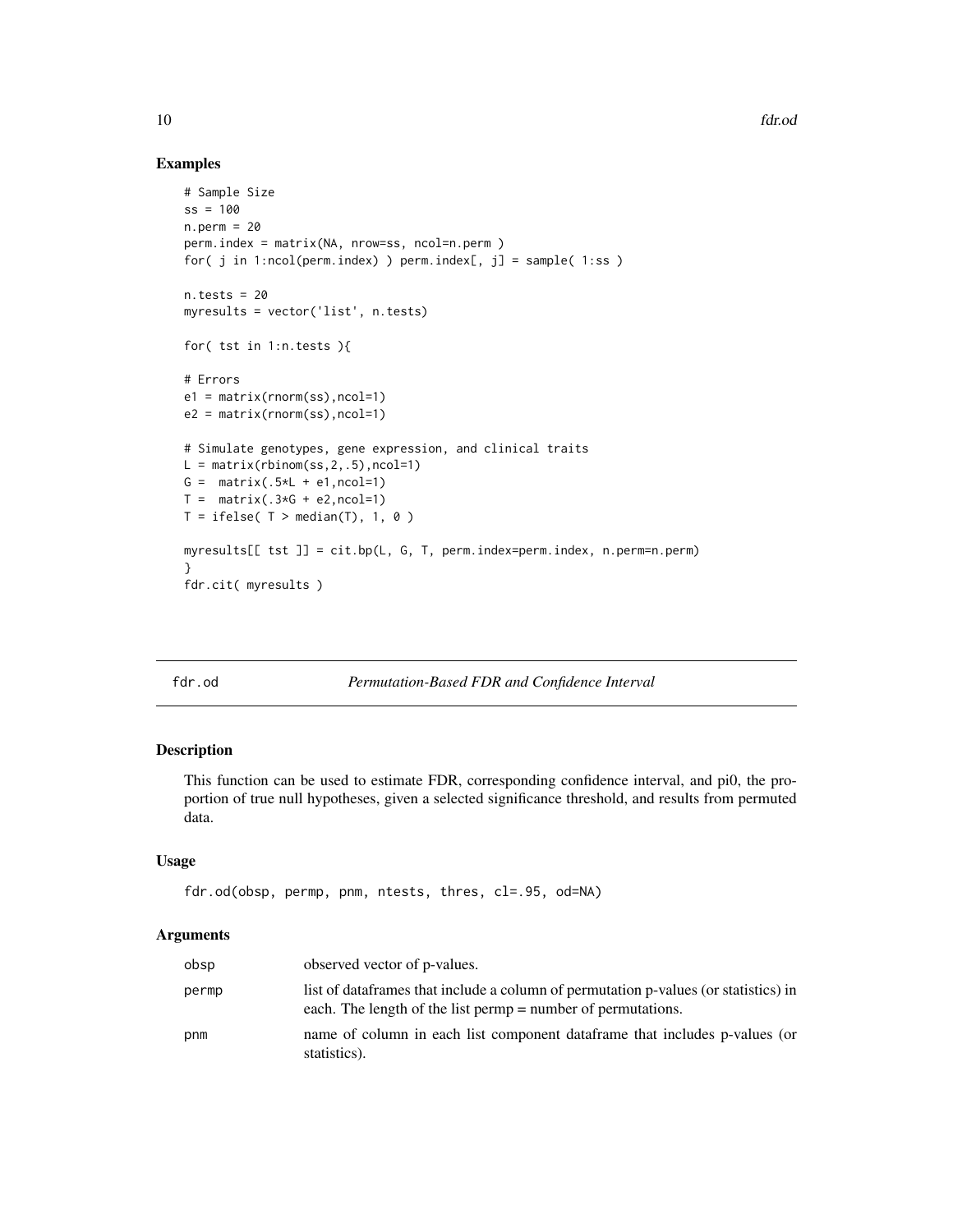#### fdr.od 11

| ntests | total number of observed tests, which is usually the same as the length of obsp<br>and the number of rows in each permp dataframe. However, this may not be the<br>case if results were filtered by a p-value threshold or statistic threshold. If filter-<br>ing was conducted then thres must be smaller (more extreme) than the filtering<br>criterion.     |
|--------|----------------------------------------------------------------------------------------------------------------------------------------------------------------------------------------------------------------------------------------------------------------------------------------------------------------------------------------------------------------|
| thres  | significance threshold.                                                                                                                                                                                                                                                                                                                                        |
| c1     | confidence level for FDR confidence interval (default is .95).                                                                                                                                                                                                                                                                                                 |
| od     | Over-dispersion parameter. Setting the over-dispersion parameter to one corre-<br>sponds to the assumption that all tests (referring to multiple omnibus tests con-<br>ducted using different sets of variables) are independent. The default $(c1=NA)$<br>is to use an empirically estimated over-dispersion parameter based on the per-<br>mutation results. |

#### **Details**

If a very large number of tests are conducted, it may be useful to filter results, that is, save only results of those tests that meet some relaxed nominal significance threshold. This alleviates the need to record results for tests that are clearly non-significant. Results from fdr od() are valid as long as thres < the relaxed nomimal significance threshold for both observed and permuted results. It is not necessary for the input to fdr\_od() to be p-values, however, fdr\_od() is designed for statistics in which smaller values are more extreme than larger values as is the case for p-values. Therefore, if raw statistics are used, then a transformation may be necessary to insure that smaller values are more likely associated with false null hypotheses than larger values.

If there are zero positive tests among any of the permuted results (s.perm  $= 0$ ) at the specified significance threshold (thres), then a conservative approximation is conducted by setting s.perm = 1 for the FDR calculation. This approximation is necessary for the permutation-based FDR to be estimable. This situation can be identified by noting that s.perm  $= 0$  in the output. Increasing the number of permutations conducted may result in positive permutation tests, and thereby overcome the problem. In certain situations, for instance when a large proportion of tests meet the significance threshold, pi0 is estimated to be very small, and thus has a large influence on the FDR estimate. To limit this influence, pi0 is constrained to be .5 or greater, resulting in a more conservative estimate under these conditions.

#### Value

A vector which includes:

| <b>FDR</b> | FDR point estimate                                                    |
|------------|-----------------------------------------------------------------------|
| 11         | lower confidence limit                                                |
| ul         | upper confidence limit                                                |
| pi0        | proportion of true null hypotheses                                    |
| od         | overdispersion parameter                                              |
| s.obs      | observed number of positive tests                                     |
| s.perm     | total number of positive tests summed across all permuted result sets |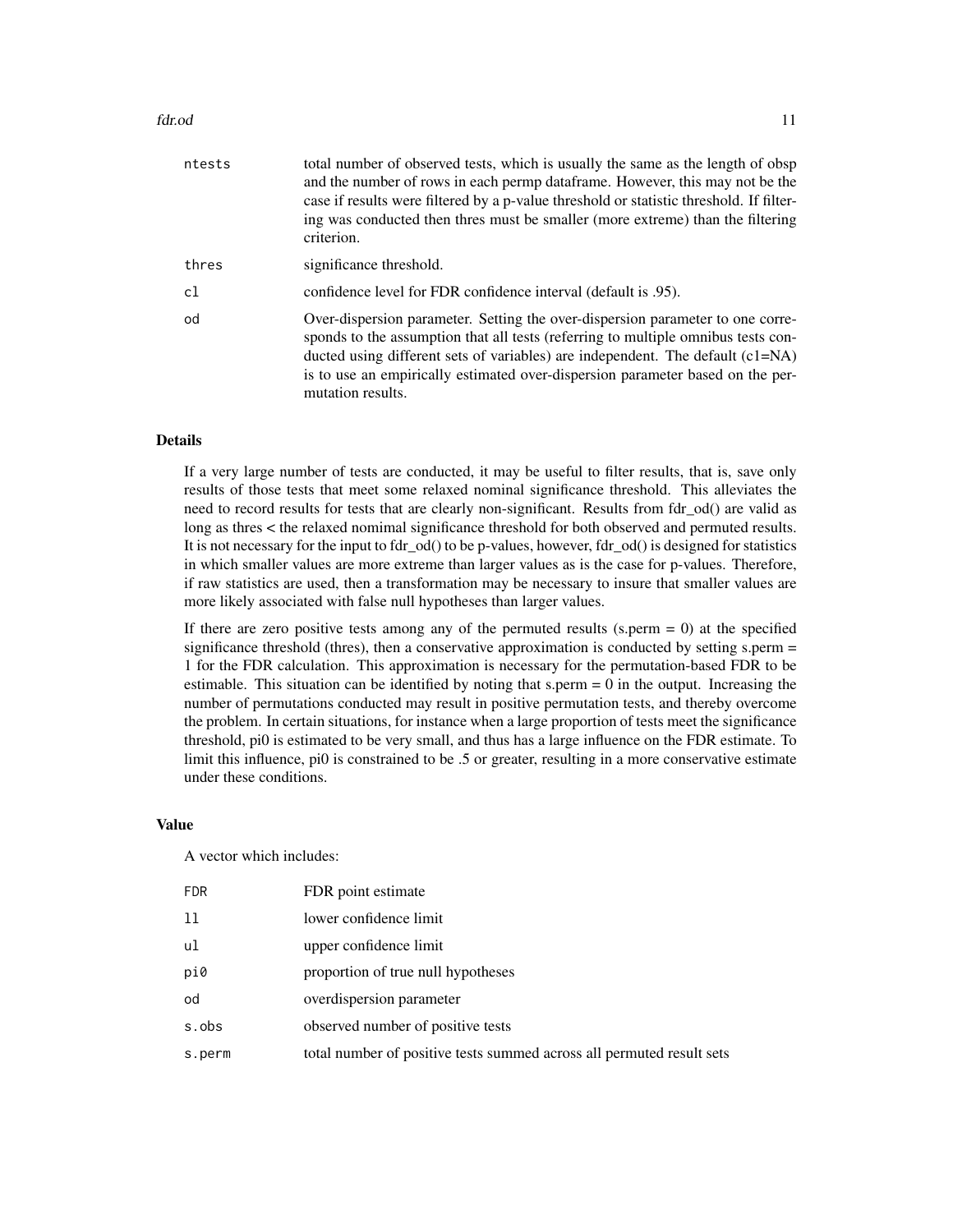#### <span id="page-11-0"></span>Author(s)

Joshua Millstein

#### References

Millstein J, Chen GK, Breton CV. 2016. cit: hypothesis testing software for mediation analysis in genomic applications. Bioinformatics. btw135. PMID: 27153715. Millstein J, Volfson D. 2013. Computationally efficient permutation-based confidence interval estimation for tail-area FDR. Frontiers in Genetics | Statistical Genetics and Methodology 4(179):1-11.

```
nrow_=100
ncol_=100
X = as.data.frame(matrix(rnorm(nrow_*ncol_),nrow=nrow_,ncol=ncol_))
Y = as.data.frame(matrix(rnorm(nrow_*ncol_),nrow=nrow_,ncol=ncol_))
nperm = 10myanalysis = function(X, Y){
ntests = ncol(X)rslts = as.data.frame(matrix(NA,nrow=ntests,ncol=2))
names(rslts) = c("ID","pvalue")
rslts[,"ID"] = 1:ntests
for(i in 1:ntests){
fit = cor.test(X[,i],Y[,i],na.action="na.exclude",
alternative="two.sided",method="pearson")
rslts[i,"pvalue"] = fit$p.value
}
return(rslts)
} # End myanalysis
# Generate observed results
obs = myanalysis(X, Y)## Generate permuted results
perml = vector('list',nperm)
for(p_ in 1:nperm){
X1 = X[order(runif(ncol_{<b></b>)),]perm[[p_]] = myanalysis(X1, Y)}
## FDR results
fdr.od(obs$pvalue,perml,"pvalue",ncol_,.05)
```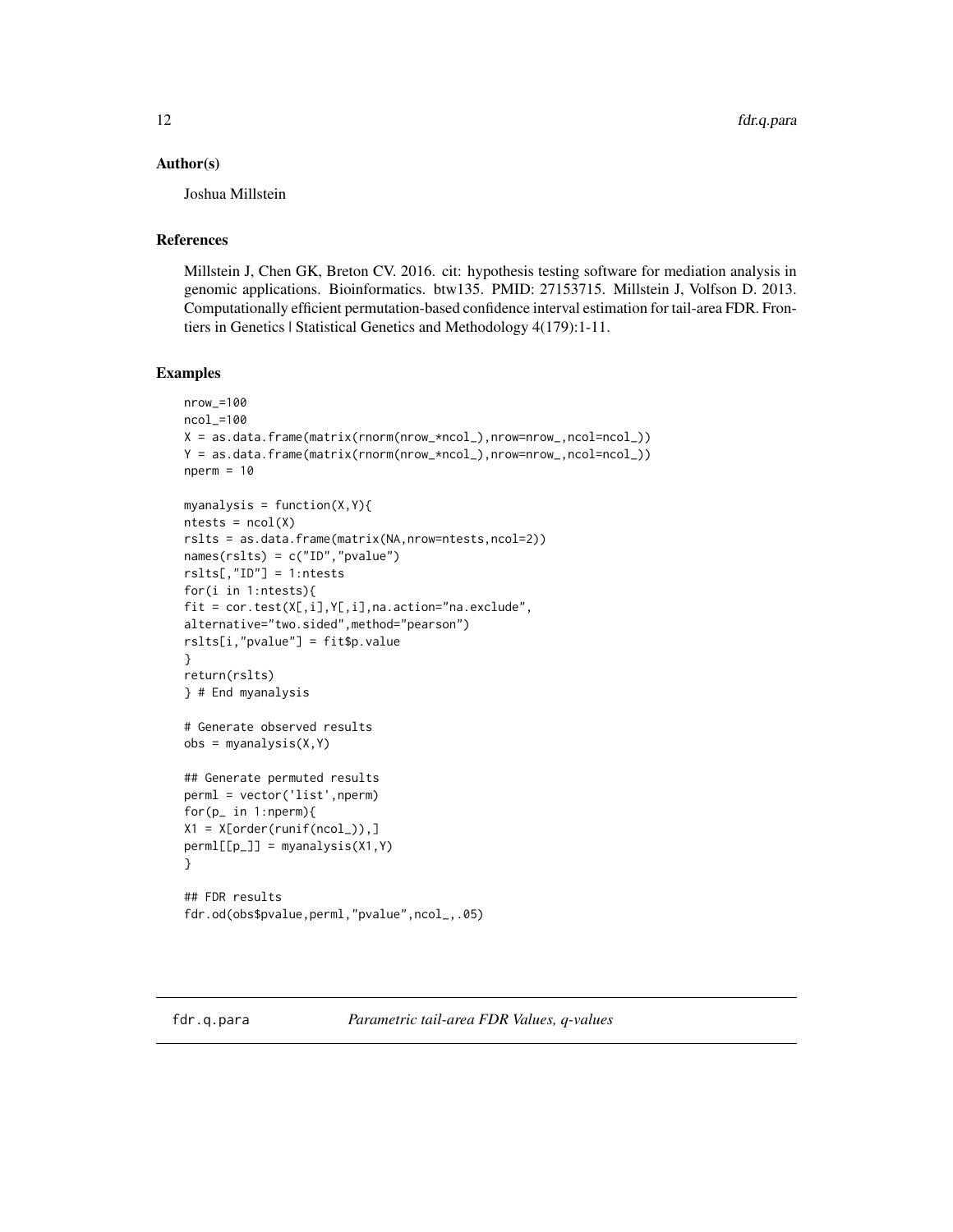#### fdr.q.para 13

#### Description

Given a vector of p-values, this function will use a parametric expression for tail-area FDR to assign q-values, minimum tail-area FDR, for each p-value. This function is used by the function fdr.cit to generate q-values for the forth test, LindTgvnG.

#### Usage

fdr.q.para( pvals )

#### Arguments

pvals Vector of p-values.

#### Details

The parametric expression is constructed by setting the average number of positive tests among permuted results to  $p^*m$ , where p is the p-value and m is the number of tests, the length of vector pvals. Following Storey and Tibshirani (2003), the q-value is set to the minimum FDR for p-values greater than or equal to the observed p-value.

#### Value

A vector of q-values.

#### Author(s)

Joshua Millstein

#### References

Millstein J, Chen GK, Breton CV. 2016. cit: hypothesis testing software for mediation analysis in genomic applications. Bioinformatics. btw135. Millstein J, Volfson D. 2013. Computationally efficient permutation-based confidence interval estimation for tail-area FDR. Frontiers in Genetics | Statistical Genetics and Methodology 4(179):1-11. Storey DJ, Tibshirani R. 2003. Statistical significance for genomewide studies. PNAS 100(16):9440-9445.

```
# Sample Size
ss = 100n.tests = 20
mypvals = rep(NA, n.tests)
for( tst in 1:n.tests ){
# Errors
e1 = matrix(rnorm(ss),ncol=1)
e2 = matrix(rnorm(ss),ncol=1)
# Simulate genotypes, gene expression, and clinical traits
```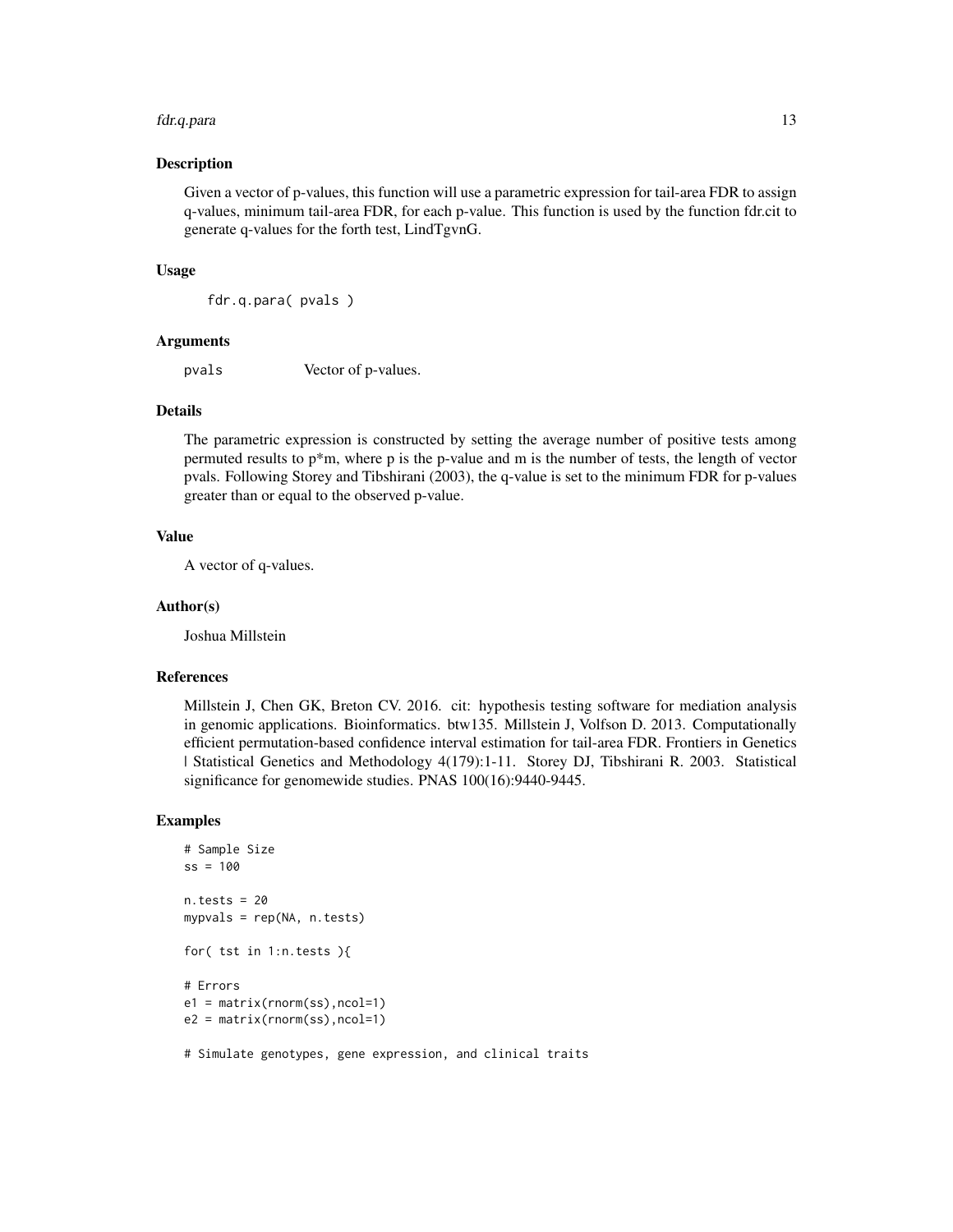```
L = matrix(rbinom(s_5, 2, .5), ncol=1)G = matrix(.5*L + e1, ncol=1)T = matrix(.3*G + e2, ncol=1)T = ifelse( T > median(T), 1, 0)mypvals[ tst ] = cit.bp(L, G, T)$p_cit
}
fdr.q.para( mypvals )
```
fdr.q.perm *Nonparametric permutation-based tail-area FDR Values, q-values*

#### Description

Given a vector of p-values, this function uses fdr.od() to compute tail-area FDR to assign q-values, minimum tail-area FDR, for each p-value. This function is used by the function fdr.cit to generate q-values for the three component tests, TassocL, TassocGgvnL, and GassocLgvnT.

#### Usage

fdr.q.perm( obs.p, perml, pname, ntests, cl=.95, od=NA )

#### Arguments

| obs.p  | observed vector of p-values.                                                                                                                                                                                                                                                                                                                                 |
|--------|--------------------------------------------------------------------------------------------------------------------------------------------------------------------------------------------------------------------------------------------------------------------------------------------------------------------------------------------------------------|
| perml  | list of data frames that include a column of permutation p-values (or statistics) in<br>each. The length of the list permp = number of permutations.                                                                                                                                                                                                         |
| pname  | name of column in each list component data frame that includes p-values (or<br>statistics).                                                                                                                                                                                                                                                                  |
| ntests | total number of observed tests, which is usually the same as the length of obsp<br>and the number of rows in each permp dataframe. However, this may not be the<br>case if results were filtered by a p-value threshold or statistic threshold. If filter-<br>ing was conducted then thres must be smaller (more extreme) than the filtering<br>criterion.   |
| cl     | confidence level for FDR confidence interval (default is .95).                                                                                                                                                                                                                                                                                               |
| od     | Over-dispersion parameter. Setting the over-dispersion parameter to one corre-<br>sponds to the assumption that all tests (referring to multiple omnibus tests con-<br>ducted using different sets of variables) are independent. The default (c1=NA)<br>is to use an empirically estimated over-dispersion parameter based on the per-<br>mutation results. |

#### Details

Following Storey and Tibshirani (2003), the q-value is set to the minimum FDR for p-values greater than or equal to the observed p-value.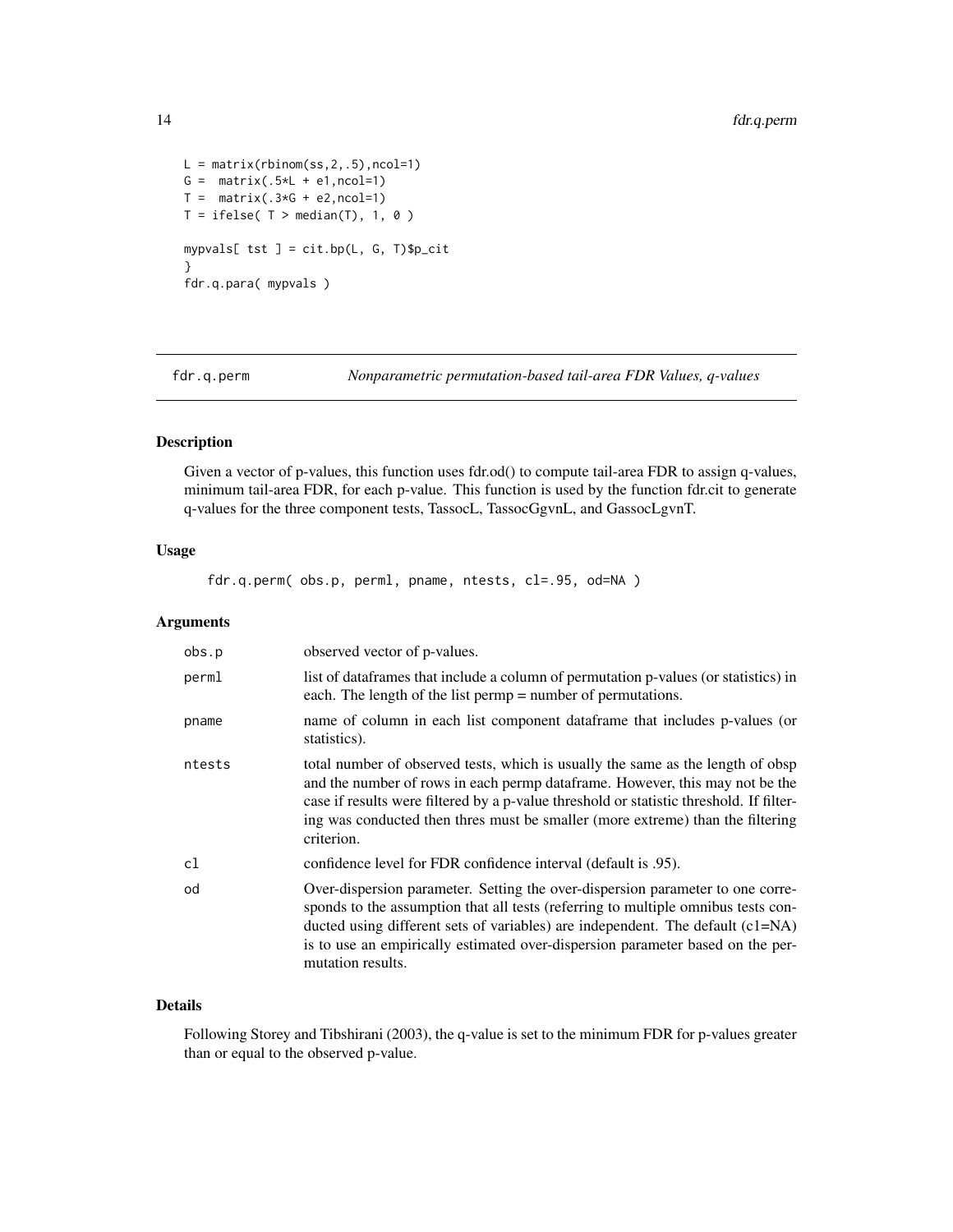#### fdr.q.perm 15

#### Value

A vector of q-values.

#### Author(s)

Joshua Millstein

#### References

Millstein J, Chen GK, Breton CV. 2016. cit: hypothesis testing software for mediation analysis in genomic applications. Bioinformatics. btw135. Millstein J, Volfson D. 2013. Computationally efficient permutation-based confidence interval estimation for tail-area FDR. Frontiers in Genetics | Statistical Genetics and Methodology 4(179):1-11. Storey DJ, Tibshirani R. 2003. Statistical significance for genomewide studies. PNAS 100(16):9440-9445.

```
rowno=100
colno=100
X = as.data frame(matrix(rnorm(rowno * colon), nrow=rowno, ncol= colon))Y = as.data.frame(matrix(rnorm(rowno*colno),nrow=rowno,ncol=colno))
nperm = 10myanalysis = function(X, Y)ntests = ncol(X)rslts = as.data.frame(matrix(NA,nrow=ntests,ncol=2))
names(rslts) = c("ID","pvalue")
rslts[,"ID"] = 1:ntests
for(i in 1:ntests){
fit = cor.test(X[,i],Y[,i],na.action="na.exclude",
alternative="two.sided",method="pearson")
rslts[i,"pvalue"] = fit$p.value
}
return(rslts)
} # End myanalysis
# Generate observed results
obs = myanalysis(X, Y)## Generate permuted results
perml = vector('list',nperm)
for(perm in 1:nperm){
X1 = X[order(runif(colno)),
perml[[perm]] = myanalysis(X1,Y)
}
## FDR results
fdr.q.perm(obs$pvalue,perml,"pvalue",colno)
```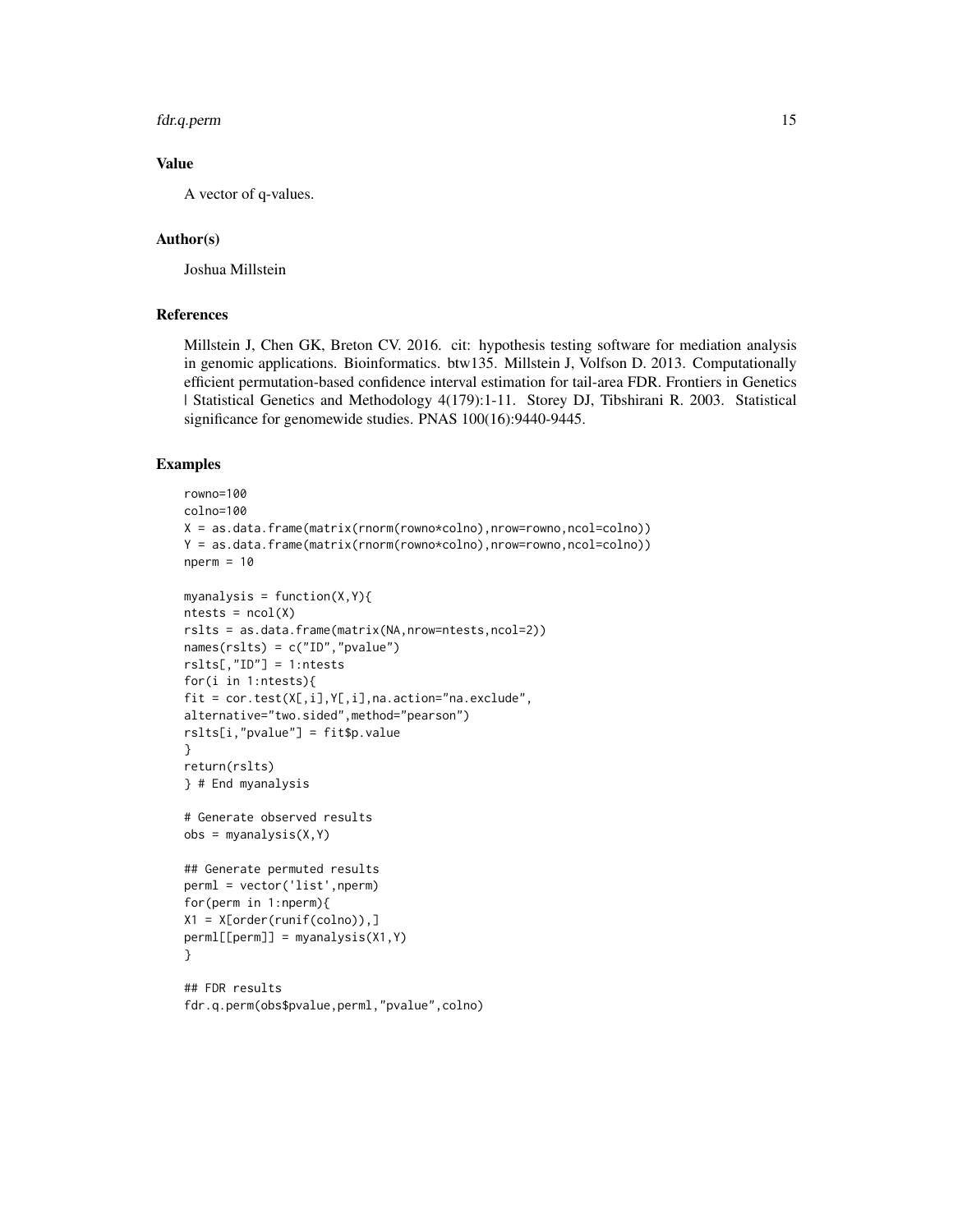#### <span id="page-15-0"></span>Description

Tail-area false discovery rates (FDRs) or 'q-values' are combined across multiple component tests to estimate a single q-value that represents the intersection of alternative hypotheses or the union of null hypotheses. In other words, this is an estimate of the rate at which tests called 'significant' at the specified omnibus q-value include at least one component condition that is called 'significant' due to chance alone.

#### Usage

iuq( qvec )

#### Arguments

qvec vector of q-values, each corresponding to a component test.

#### Details

The omnibus q-value is greater than or equal to the maximum of the component q-values.

#### Value

A single value that represents the rate at which tests called 'significant' at the specified omnibus q-value include at least one component condition that is called 'significant' due to chance alone.

#### Author(s)

Joshua Millstein

#### References

Millstein J, Chen GK, Breton CV. 2016. cit: hypothesis testing software for mediation analysis in genomic applications. Bioinformatics. btw135. PMID: 27153715.

```
# component q-values
qvec = c( .1, .04, .02, .11 )
# omnibus q-value
iuq( qvec )
```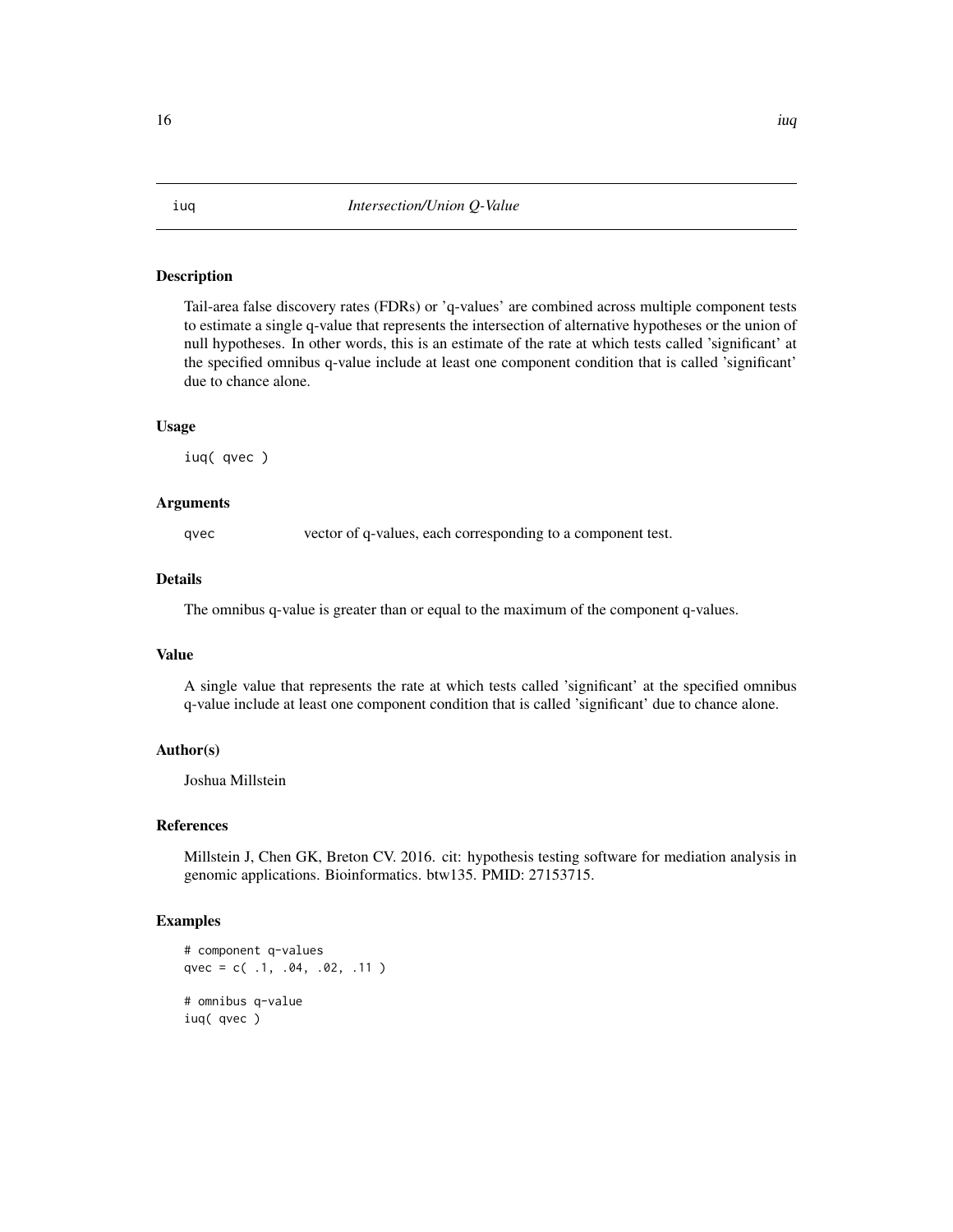<span id="page-16-0"></span>

#### Description

This function is used by cit.cp to compute F test given a continuous outcome and full vs reduced sets of covariates

#### Usage

linreg( nms.full, nms.redu=NULL, nm.y, mydat )

#### Arguments

| nms.full | vector of variable names for all covariates included in the full model.                                                                                     |
|----------|-------------------------------------------------------------------------------------------------------------------------------------------------------------|
| nms.redu | vector of variable names for all covariates included in the reduced model. If<br>nms.redu is NULL then the reduced model is fitted with the intercept only. |
| nm.y     | character string, which is the name of the outcome variable.                                                                                                |
| mydat    | the dataframe that includes all variables with each variable in a column.                                                                                   |

#### Details

An F test is conducted using the glm function by comparing the full and reduced models. This function is called by cit.cp.

#### Value

A single p-value is returned.

#### Author(s)

Joshua Millstein

#### References

Millstein J, Zhang B, Zhu J, Schadt EE. 2009. Disentangling molecular relationships with a causal inference test. BMC Genetics, 10:23.

```
ss = 500
cols = 6nm.y = "y"nms.full = paste( "x", 1:(cols-1), sep="" )
nms.redu = paste("x", 1:2, sep='")
mydat = as.data.frame( matrix( rnorm( ss*cols ), ncol=cols ) )
names(mydat) = c(nm.y, nms-full)
```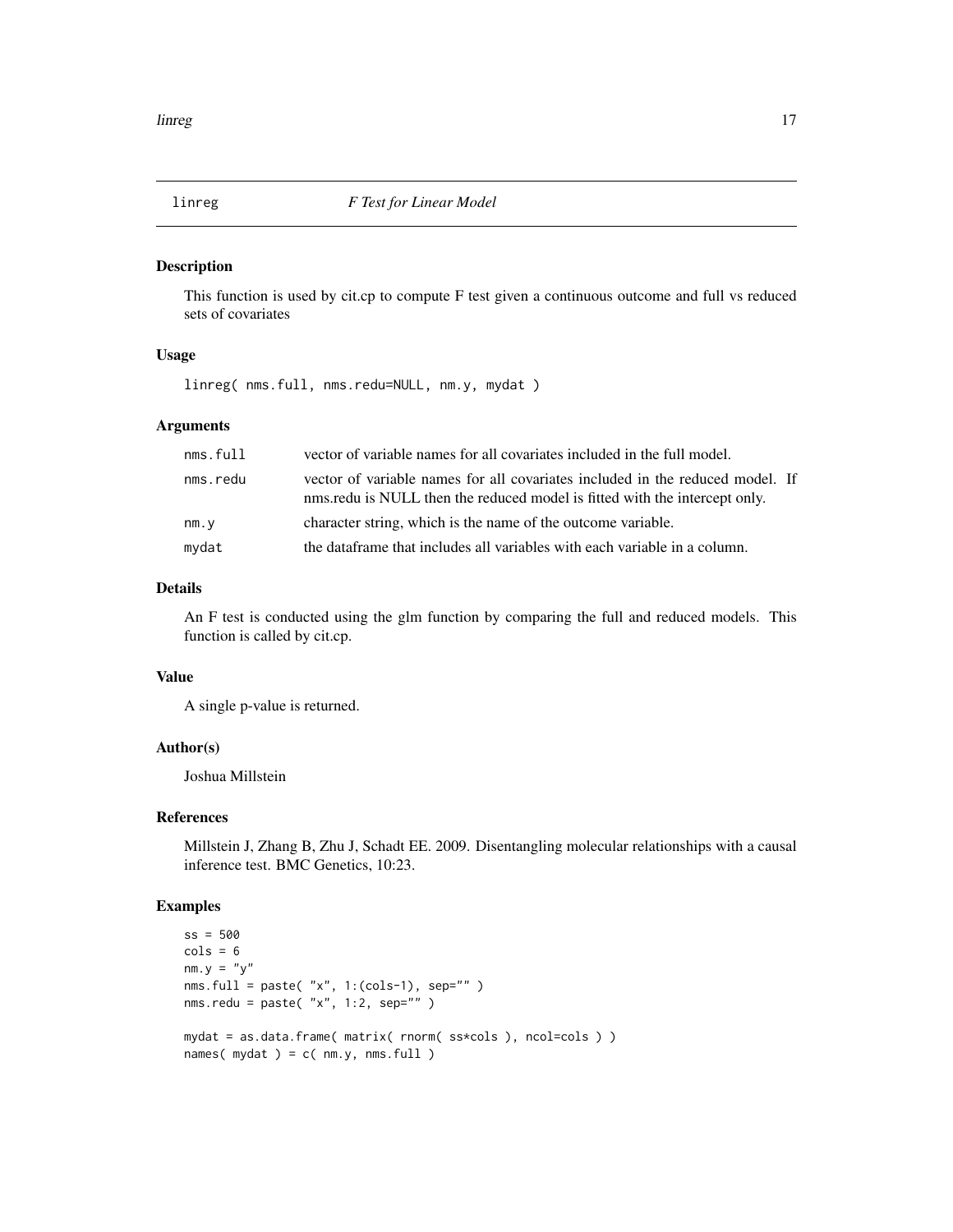18 linney and the state of the state of the state of the state of the state of the state of the state of the state of the state of the state of the state of the state of the state of the state of the state of the state of

linreg(nms.full, nms.redu, nm.y, mydat)